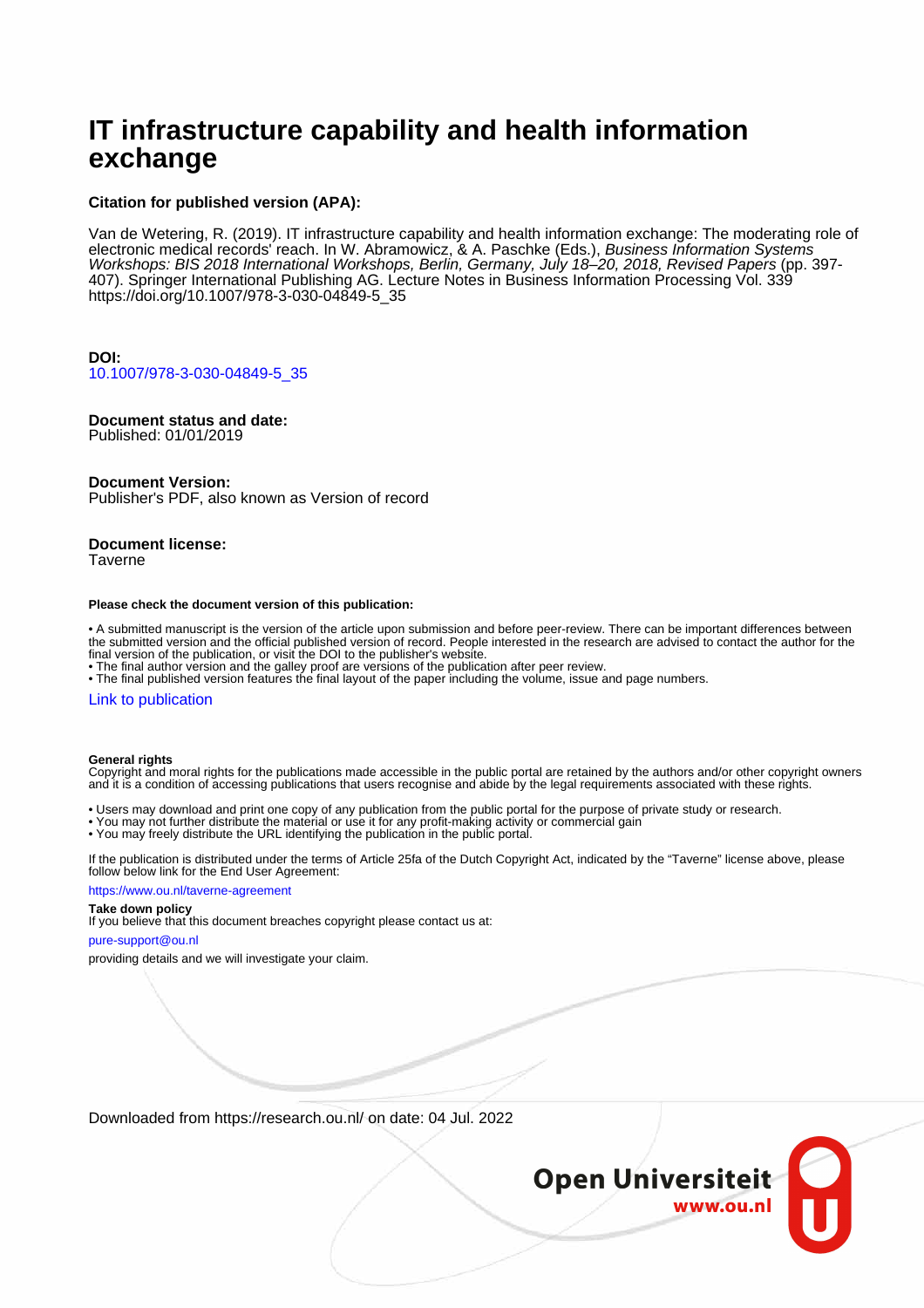See discussions, stats, and author profiles for this publication at: [https://www.researchgate.net/publication/330085663](https://www.researchgate.net/publication/330085663_IT_Infrastructure_Capability_and_Health_Information_Exchange_The_Moderating_Role_of_Electronic_Medical_Records%27_Reach_BIS_2018_International_Workshops_Berlin_Germany_July_18-20_2018_Revised_Papers?enrichId=rgreq-3b4a879571474f6925719d392e3254ba-XXX&enrichSource=Y292ZXJQYWdlOzMzMDA4NTY2MztBUzo3Mzg4MTEwNTUxODE4MjZAMTU1MzE1NzY5MDM0OQ%3D%3D&el=1_x_2&_esc=publicationCoverPdf)

# IT Infrastructure Capability and Health Information Exchange: The [Moderating Role of Electronic Medical Records' Reach: BIS 2018 International](https://www.researchgate.net/publication/330085663_IT_Infrastructure_Capability_and_Health_Information_Exchange_The_Moderating_Role_of_Electronic_Medical_Records%27_Reach_BIS_2018_International_Workshops_Berlin_Germany_July_18-20_2018_Revised_Papers?enrichId=rgreq-3b4a879571474f6925719d392e3254ba-XXX&enrichSource=Y292ZXJQYWdlOzMzMDA4NTY2MztBUzo3Mzg4MTEwNTUxODE4MjZAMTU1MzE1NzY5MDM0OQ%3D%3D&el=1_x_3&_esc=publicationCoverPdf) Workshops, Berlin, Germany, July 18–2...

|                  | Chapter $\cdot$ January 2019                                                        |       |
|------------------|-------------------------------------------------------------------------------------|-------|
|                  | DOI: 10.1007/978-3-030-04849-5 35                                                   |       |
| <b>CITATIONS</b> |                                                                                     | READS |
| $\mathbf 0$      |                                                                                     | 59    |
| 1 author:        |                                                                                     |       |
|                  | Rogier van de Wetering                                                              |       |
|                  | Open Universiteit Nederland                                                         |       |
|                  | 107 PUBLICATIONS 905 CITATIONS                                                      |       |
|                  | SEE PROFILE                                                                         |       |
|                  |                                                                                     |       |
|                  | Some of the authors of this publication are also working on these related projects: |       |

Ampersand: automated design and synthesis of information systems for compliance-critical applications [View project](https://www.researchgate.net/project/Ampersand-automated-design-and-synthesis-of-information-systems-for-compliance-critical-applications?enrichId=rgreq-3b4a879571474f6925719d392e3254ba-XXX&enrichSource=Y292ZXJQYWdlOzMzMDA4NTY2MztBUzo3Mzg4MTEwNTUxODE4MjZAMTU1MzE1NzY5MDM0OQ%3D%3D&el=1_x_9&_esc=publicationCoverPdf)

Hospital's IT infrastructure capability and digital capabilities [View project](https://www.researchgate.net/project/Hospitals-IT-infrastructure-capability-and-digital-capabilities?enrichId=rgreq-3b4a879571474f6925719d392e3254ba-XXX&enrichSource=Y292ZXJQYWdlOzMzMDA4NTY2MztBUzo3Mzg4MTEwNTUxODE4MjZAMTU1MzE1NzY5MDM0OQ%3D%3D&el=1_x_9&_esc=publicationCoverPdf)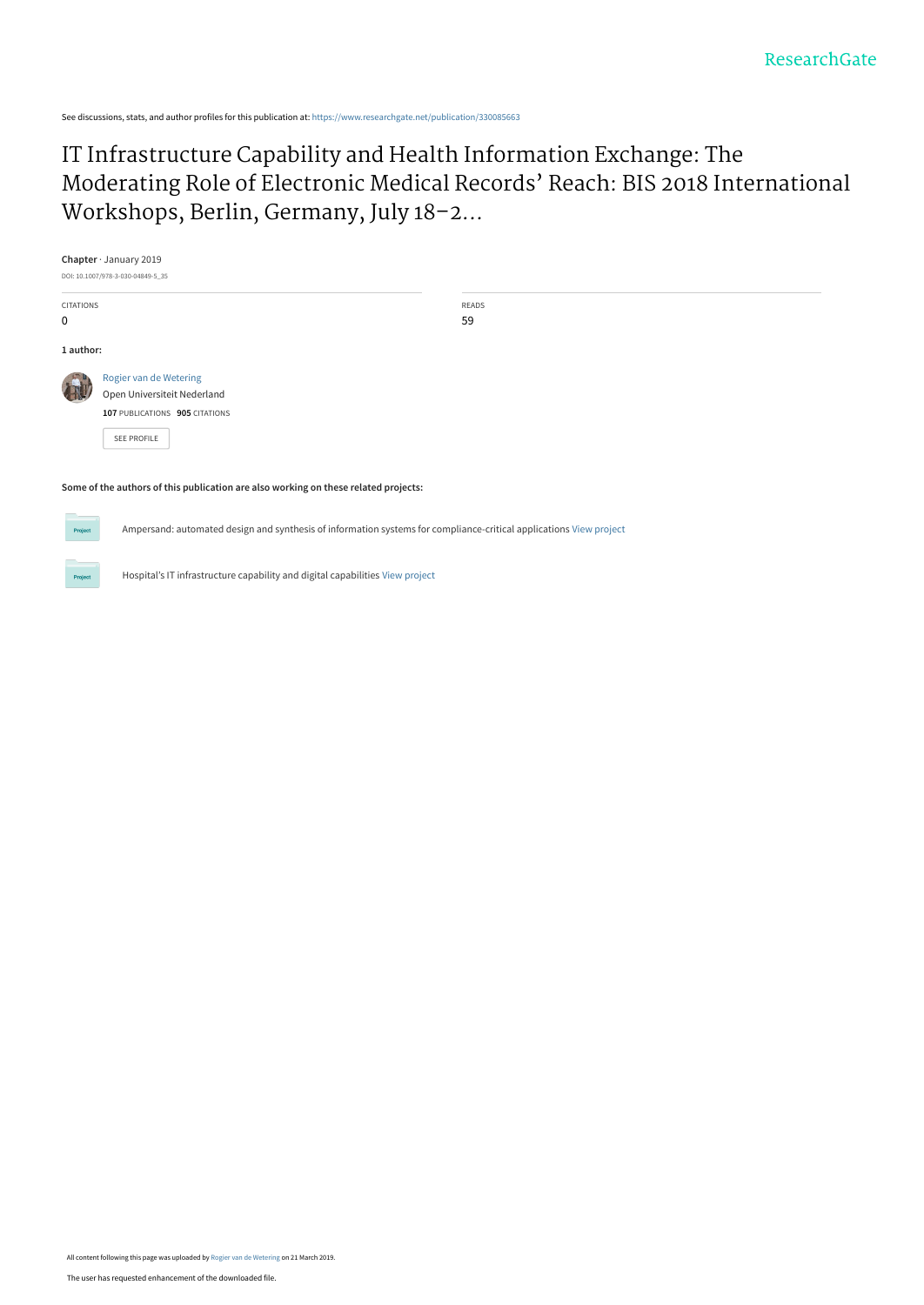# **IT infrastructure capability and health information exchange: The moderating role of electronic medical records' reach**

Rogier van de Wetering<sup>1</sup>

<sup>1</sup> Faculty of Management, Science and Technology, Open University of the Netherlands, Valkenburgerweg 177, 6419 AT Heerlen, the Netherlands rogier.vandewetering@ou.nl

**Abstract.** This research investigates the hypothesized relationship between a hospital's IT infrastructure capability and the degree to which hospital can exchange health information. Enhanced information exchange within and between hospitals is currently considered to be critical for modern hospital operations in the big data era. In this research, we build on the resource-based view of the firm to position the deployment and usage of IT capabilities as a unique, valuable, appropriable and difficult-to-imitate resource of value for hospitals. Following the resource-based view of the firm, this study argues IT is a strategic source of value for hospitals. Guided by our research model we test two related hypotheses using Partial least squares (PLS)-based Structural Equation Modeling (SEM) on a large-scale cross-sectional dataset of 1155 European hospitals. Results show that IT infrastructure capability is a crucial antecedent of health information exchange. Finally, we found that the degree to which hospitals deploy hospital-wide systems that electronically maintain and share health data and information, i.e., Electronic Medical Records, influences the strength of this particular relationship. These particular findings suggest that although IT investments in hospitals continue to grow, IT plans and strategies to enable health information exchange will require ongoing attention. Hence, our research provides valuable insights into how IT can be targetted and exploited to support capabilities in clinical practice. Specifically, we demonstrate the conditions under which hospitals can leverage their IT resources to enhance levels of patient and health information exchange within the hospital and beyond its boundaries.

**Keywords:** IT infrastructure capability, health information exchange, PLS-MGA, IT capability, the resource-based view of the firm (RBV), hospitals.

# **1 Introduction**

Modern hospitals currently deal with many interrelated and multi-faceted challenges, e.g., intense pressures to enhance clinical quality, take into account the dynamics of the changing environment, continuously need to innovate, change and collaborate and deal with quickly changing stakeholders wishes and demands. It seems only self-evident that hospital enterprises that want to be more competitive need to align their business operations and IS/IT resources. From extant literature has emerged the widely accepted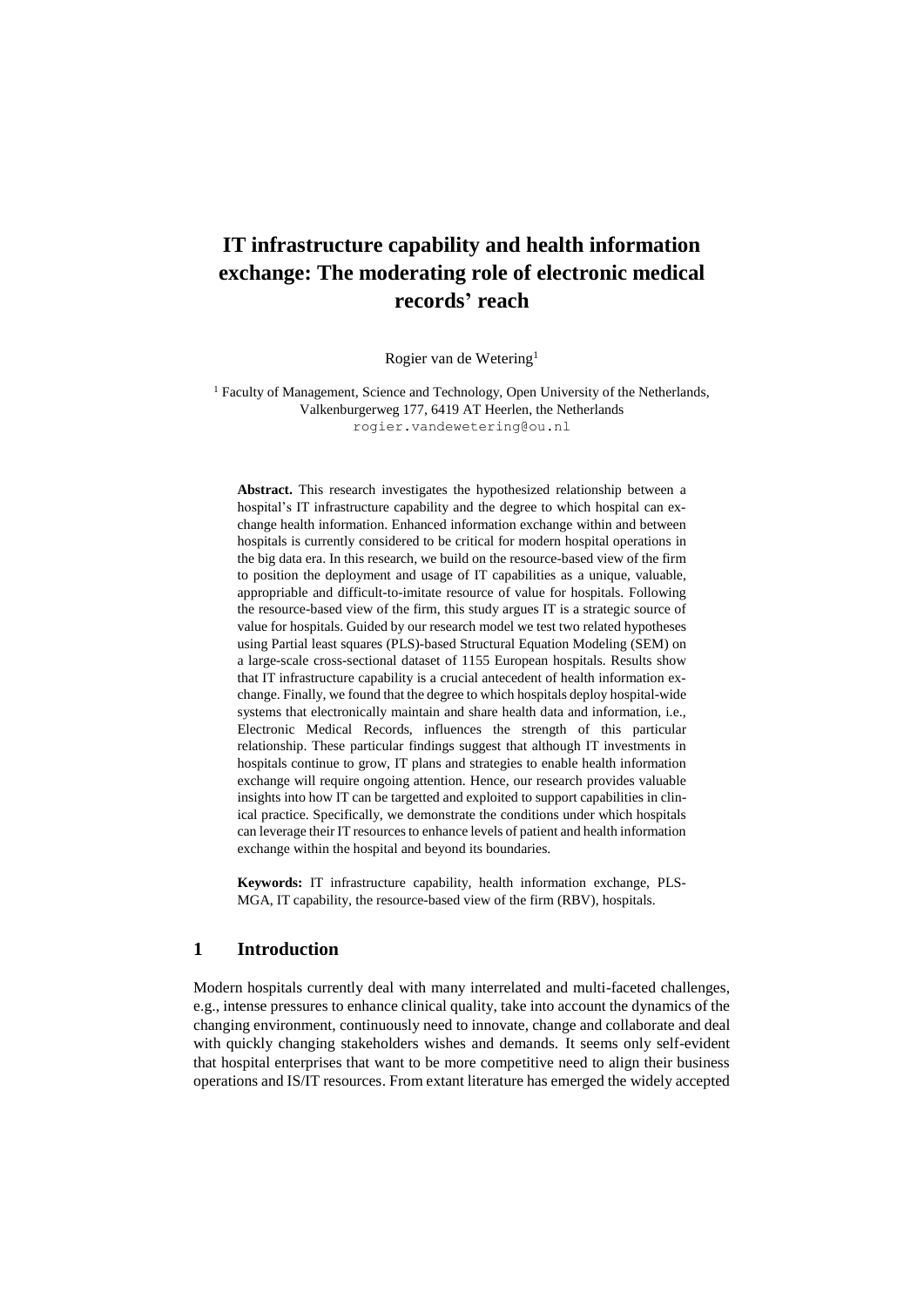conclusion that information technology (IT) can be beneficial for hospital enterprises to positively influence the health of individuals and the performance of providers [1, 2]. Therefore, hospitals are making substantial IT investments and look for appropriate digital strategies to cultivate the enterprise-wide adoption and usage of the systems that electronically maintain information concerning patients' individual's health status and care. Moreover, we now see that hospitals and other medical institutions are currently leveraging health IT to improve the quality of care, expand access, reduce operational costs, and enhance patient engagements [1, 3, 4]. In doing so, the management and decision-makers want to make sure that their resources and investments in IS/IT are harnessed successfully [5].

We currently see a trend toward rapid digitization of patient data and information and particular investment guided to engage in health information exchange (HIE) [6- 8]. This development is partly also driven by regulatory pressures (e.g., the General Data Protection Regulation (GDPR). HIE allows hospitals to go beyond traditional silos within the organization and share clinical information, e.g., radiology reports, medical images, clinical documentation, and medication lists across the organizations' boundaries [9]. Therefore, this technology is getting center-stage in modern hospitals. Numerous studies highlight the value of HIE in clinical and administrative contexts. However, currently, we have a limited understanding of how hospitals can successfully leverage their IT investments, facilitate and enable HIE in a safe and privacy-minded context to create value.

Furthermore, the literature is not explicit about how hospitals can leverage and deploy HIE as a foundation to enhance quality and services benefits. The effective development and deployment of HIE in clinical practice require deliberate and targeted IT resource investments. However, few empirical studies examine the relationship between measures of IT resources and HIE. In addressing this particular issue, an IT infrastructure capability is widely recognized as a critical element to firm competitiveness and innovativeness [10-14]. Synthesizing from both Information System (IS) and health informatics studies over the past years [15-17], we see that having a flexible IT infrastructure capability is essential for organizations to enhance business processes, innovativeness and even competitiveness [10-14]. This capability underpins the formation of IT-enabled capabilities [18] and can be regarded as a key priority for organizations as they generate significant and sustainable performance enhancements.

Within this study, we draw upon the foundations of the resource-based view of the firm (RBV) [19, 20], to position the deployment and usage of IT as a unique and difficult-to-imitate resource of value for hospitals [17]. However, this source of value cannot operate on its own. For this paper, we follow Bharadwaj [21] and develop the concept of IT as a 'capability,' and empirically examine the degree to which an IT infrastructure capability drives HIE within hospitals. In line with this discussion, we also claim that this particular relationship is strengthened by the presence of an Electronic Medical record (EMR) that has enterprise-wide reach [22-26]. EMRs, in general, can be considered repositories of patient data in digital form, that store, and exchange data securely. Therefore, we guide our research through the following two research questions: '*To what extent does an IT infrastructure capability influence the formation of HIE within hospitals?*' moreover, '*Does the reach of an EMR influence the strength of this particular relationship?*'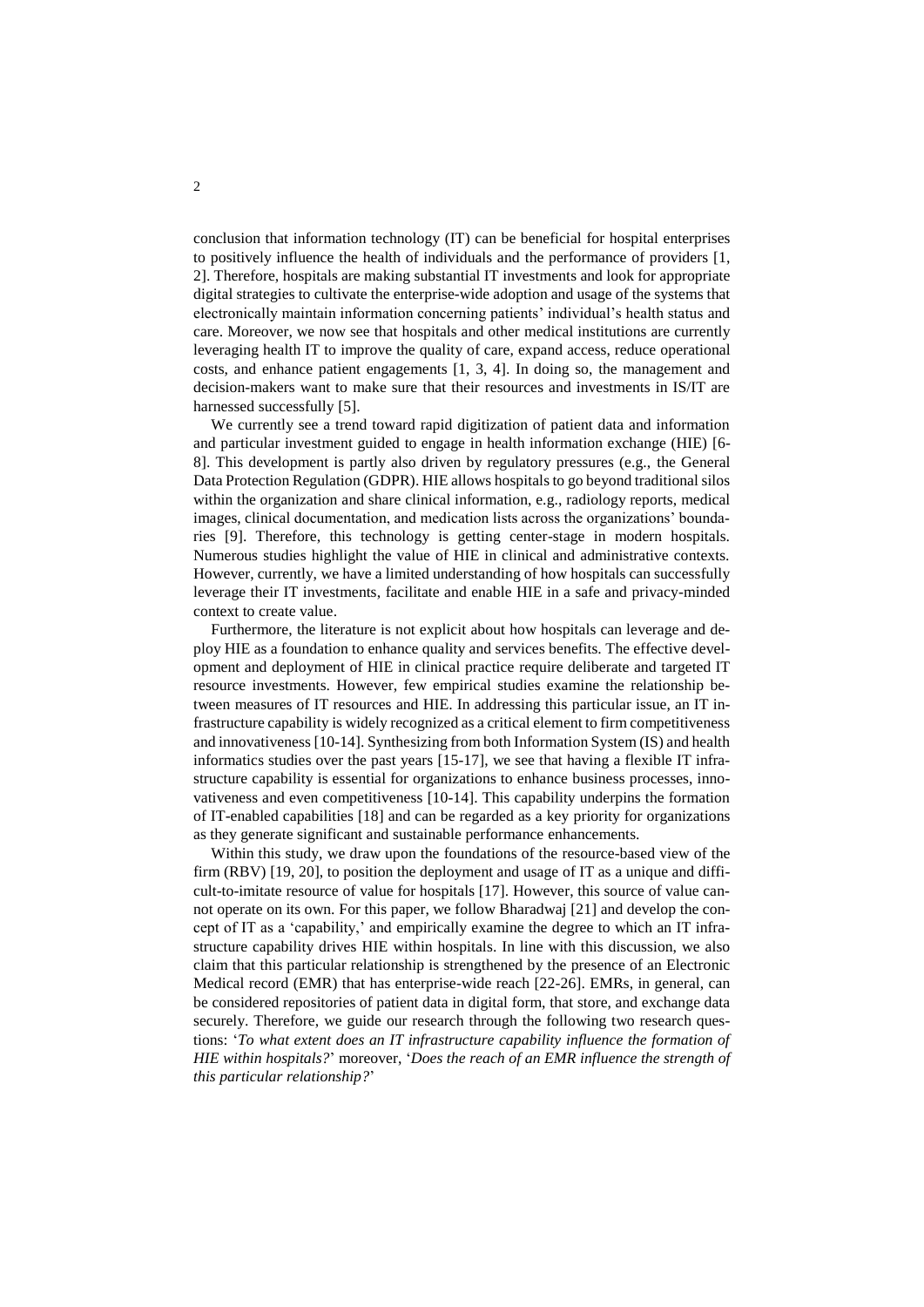We structured the remainder of this study as follows. Frist, we first review the literature on the RBV and IT infrastructure capabilities. These two aspects form the theoretical foundation of this work and strengthen our contribution to the IS community. Next, we propose the research model and the six hypotheses. In the coming section, we present the methods in and present the most important results. Finally, this work concludes with a discussion of the implications of the outcomes. We also identify inherent limitations and present various avenues for future research.

## **2 Theoretical background**

#### **2.1 IT infrastructure capability**

The RBV is a contemporary strategy and management information systems (IS) theory that explains how organizations can obtain a competitive advantage as a result of the resources they own or have under their control [19, 20]. This theory gained a considerable research interest in research over the past years in IS studies and healthcare [5, 17, 27] and seemed to be a fitting lens for hospitals to leverage their IT resources. IS and RBV scholars acknowledge that it is imperative for organizations to identify those organizational capabilities that IT should target to address rapidly changing business environments [12, 13, 28]. Therefore, we build on the RBV and synthesize from the extant literature that an organization's IT infrastructure capability is a significant resource for process enhancement and competitive advantage. We can define an organization's IT infrastructure capability as an integrated set of reliable IT assets, resources, and services available to support both existing applications and new initiatives [29]. Extant literature asserted that such a capability could be refined into various quality attributes. These critical qualities include shareability and reusable across the organization [30], the degree to which standards and policies have been established and how applications connect and interoperate with each [31], and the level of integration of applications [10, 32]. Also, and business connectivity can be considered a quality through which an IT infrastructure capability can be assessed [10, 32]. Prior literature defined business connectivity through the infrastructure's particular i) reach and ii) range [10]. While reach primarily refers to interconnected locations, the range typically refers to the degree of encapsulated functionality (i.e., information and transaction processing) or services that share automatically.

### **2.2 Information sharing and health information exchange**

During the late 80s and the beginning of the 90s scholars recognized that information sharing between organizations is essential in partnerships and collaborations between companies [33] and pivotal in achieving a competitive advantage. Scholars now elaborate on the benefits of sharing information in various markets and domains [34, 35]. Studies showcase that most of the benefits for the participants in information sharing relate to an enhancement of information provisioning to achieve business strategies, goals, enhanced efficiency of business processes and better network capabilities. Let us now turn to HIE, which in fact, is all about sharing and exchanging information in networked settings. HIE, thus, allows hospital enterprises to share securely and real-time use of health data and information [8] and enables providers to share and process health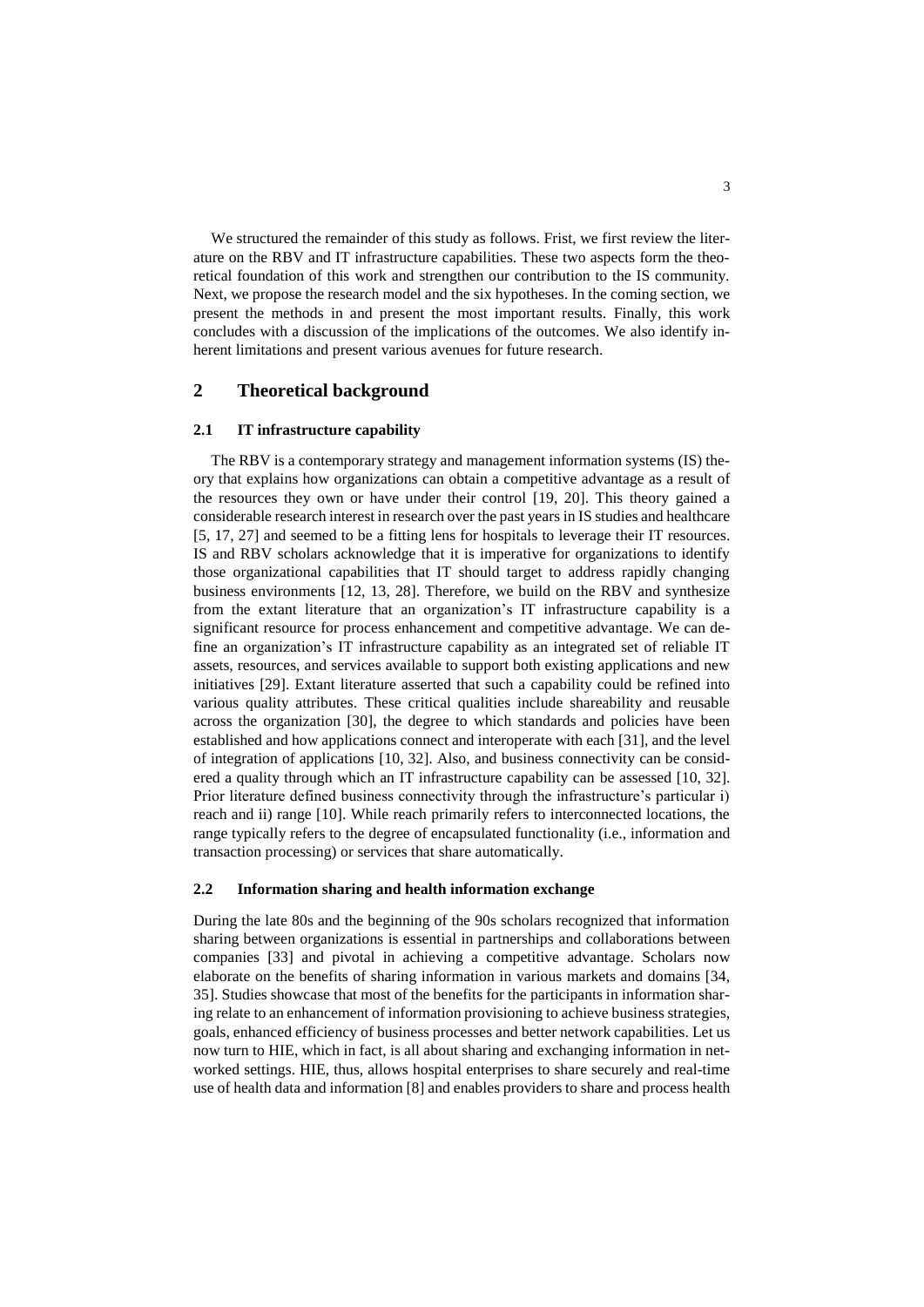data and information among doctors, patients, and other stakeholders within the networked ecosystem. There is substantial evidence that HIE can improve hospital efficiency, reduce health care costs, and improve outcomes for patients [8, 36]. HIE, in that regard, can make a significant contribution to the process of generating a complete patient image.

# **3 Research model**

#### **3.1 IT infrastructure capability and HIE**

Extant literature shows that an IT infrastructure capability can be a substantial resource for process enhancements and advantages in a competitive industry [10, 26, 37]. As such, this capability can be considered an integrated set of reliable IT assets, resources and services available to support both existing applications and new initiatives [29]. Studies highlighted the role and contribution of IT infrastructure capability on day-to-day business operations. For example, Duncan [30] demonstrated how infrastructure services could be directed toward the re-engineering of business processes using this capability. Therefore, this capability has great potential to improve operations within the hospital. HIE is considered to be critical for modern hospital operations as it enables hospitals to share and exchange clinical information. This particular aspects makes HIE a promising approach to improve resource utilization, and hence, improve the quality of healthcare delivery [9]. Typically, HIE exchanges vast amounts of patient information and data. It is, therefore, paramount that HIE is enabled by IT that supports both connectivity (i.e., hospital infrastructures reach and range, and level of standardization) [10, 11] and high levels of shareability and integration within the hospital [38]. In summary, if hospitals are equipped with a state-of-the-art IT infrastructure capability<sup>1</sup> and are efficient in targeting and deploying IT resources and assets, we foresee that they will display enhanced levels of HIE. Thus, we expect that IT infrastructure capability will positively influence IC and HIE. Hence, we suggest the following hypothesis:

**Hypothesis 1**. *IT infrastructure capability has a positive impact on HIE.*

#### **3.2 The moderating role of EPDs' reach in health information exchange**

Previous studies contend that EMRs are essential to essential to high-performing healthcare systems around the world [39-41]. EMRs can enhance doctors' standardized work practices, the availability of information, and the safety and quality of care, and enhances operational efficiency within and between hospitals, among many other benefits [39, 42, 43]. Although the use of EMR, in practice, seems promising, the outcomes and contribute to the quality of care have been challenged [44]. These systems are accessible by multiple authorized users within the hospital and beyond the boundaries of a hospital enterprise including other care institutions [45]. It is necessary to have clinical IS/IT capabilities and competencies in providers' setting to have EMRs efficaciously exchange (patient) information between providers [39, 43]. Thus, EMRs are a

 $\overline{a}$ 

<sup>&</sup>lt;sup>1</sup> And thus also the associated IT-related investments.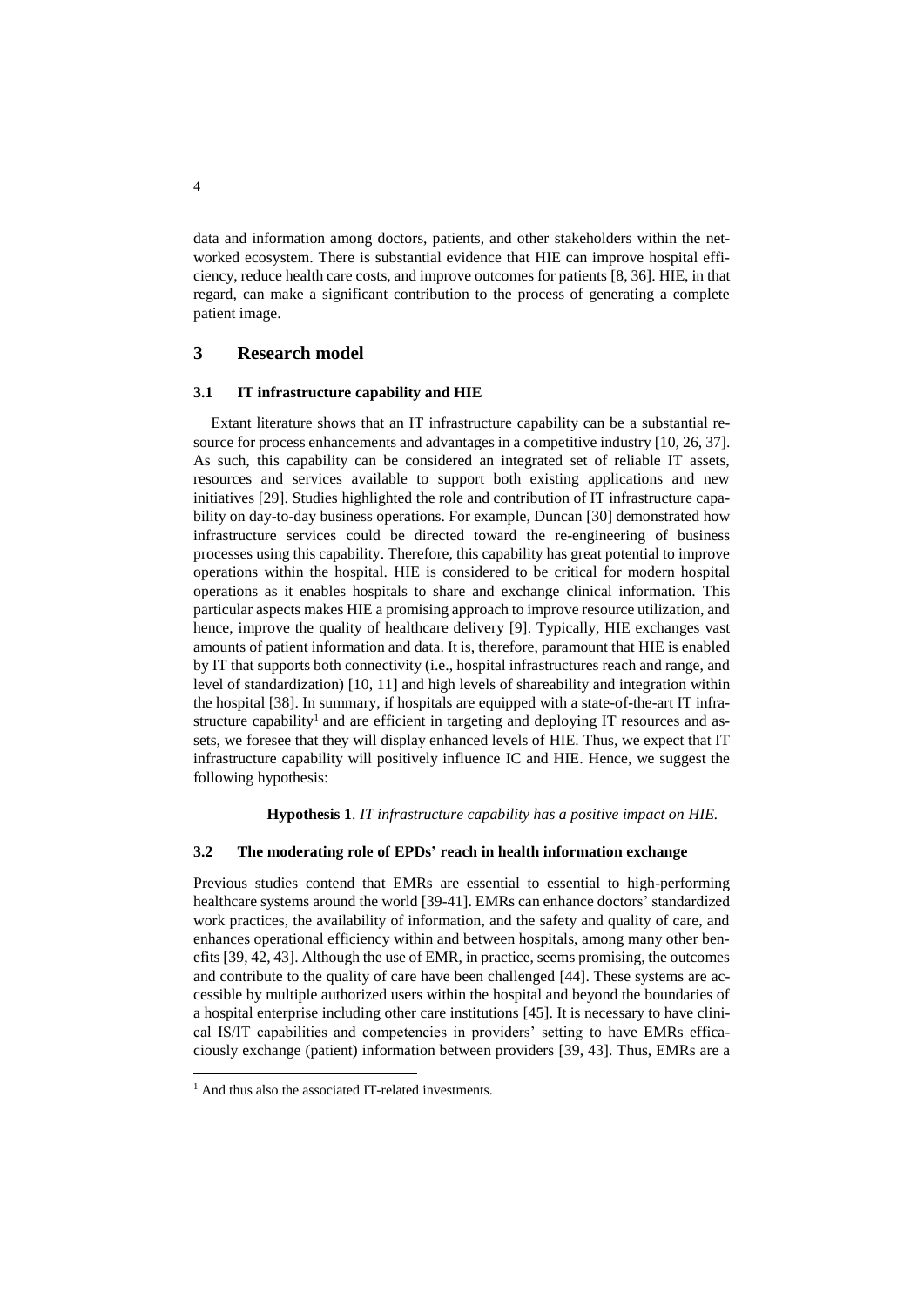crucial ingredient of hospitals IT portfolio. Motivated by prior literature on enterprisewide EMR deployments and health IS maturity studies [22-25], we now contend that the presence of an enterprise-wide EMR will strengthen the impact of hospitals' IT infrastructure capability on HIE. This is not to say that hospitals that have multiple local, or departmental EMRs are not capable of sharing data. Notwithstanding, we argue that for hospitals to fully enable health data and information exchange, and leverage infrastructural investments, they need an enterprise-wide reach, so all the clinical service departments share its key functionality. This argument is also consistent with a claim made by Sambamurthy et al. [26] that high reach of IT is tightly associated with both the design and implementation of business operations that tie activities and information flows across the organization and beyond its boundaries. Therefore, we define:

**Hypothesis 2**. *The positive effect of IT infrastructure capability on HIE is moderated by EMRs' reach such that this positive effect is further strengthened when EMR's reach becomes high.*

# **4 Methods**

 $\overline{a}$ 

#### **4.1 Cross-sectional data collection**

In this work, we follow a deductive approach. Therefore, we ground our work in theory, focus on facts, and craft persuasive arguments to substantiate our claims. To do so, we need a substantial amount of cross-sectional data from hospitals to test the two hypotheses. For this, we found a unique and large-scale dataset: European Hospital Survey: Benchmarking deployment of e-Health services (2012-2013)<sup>2</sup>. This survey covers a wide range of aspects from IT applications, technical infrastructure, information, and data exchange, security/privacy issues, IT functionalities. It benchmarks the level of eHealth adoption and uses in acute hospitals across 30 countries in Europe. In total 1,753 hospitals completed an interview. Interviews lasted on average 45 minutes, and the data collection team used Computer-Aided Telephone Interviewing (CATI) with native-speaking interviewers. The Benchmark was carried out by PwC EU Services, in cooperation with Global Data Collection Company (GDCC).

Given our primary aim and to make a justified assessment, this study focusses on those hospitals in our dataset that use EMRs for information sharing. Specifically, we want to know, whether or not, hospitals that have EMRs with enterprise-wide reach, are better equipped to drive HIE than hospitals that have local or departmental systems (see also section 3.2). Therefore, we removed cases that did not include EMRs that share information or do not use an EMR at all. Hence, we removed 598 cases in total. The final dataset included a total of 1155 hospitals, representing most of the European countries.

Finally, we applied Harman's single factor test (using SPSS v24) to control for common method bias (CMB). Hence, we could not identify a single factor that attributes to

<sup>2</sup> The survey is accessible through: https://ec.europa.eu/digital-single-market/en/news/europeanhospital-survey-benchmarking-deployment-ehealth-services-2012-2013.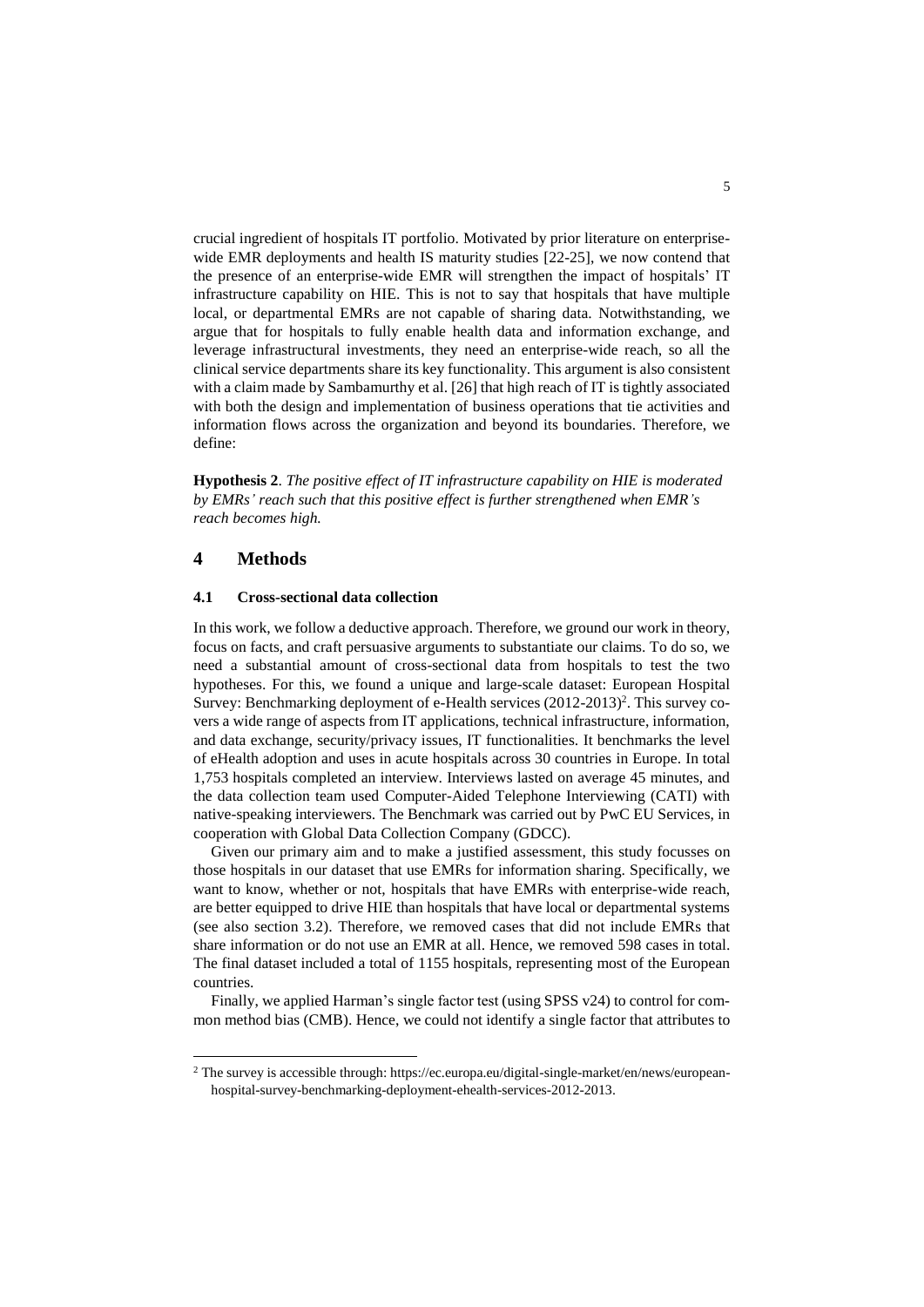the majority of the variance. So, we can conclude that our sample is not affected by CMB [46].

#### **4.2 Measurement items and construct development**

Following established work, we now measure hospital's IT infrastructure capability (represented by a second-order construct) through (1) business connectivity and (2) IT assets, both modeled as first-order constructs. We measure the first latent construct through the level of I) standardization [31] (standards and policies establish how applications connect and interoperate with each other) and II) hospitals' infrastructures range and reach. We now follow the comprehensive operationalization by Broadbent et al. [10, 11]. Hence, we define this measure as the product of hospitals' reach of a computer system (from computers that are not part of a hospital-wide system toward systems are part of regional or national networks) and a broad range of services the hospital is managing. Our second latent construct, IT assets, is reflected by two indicators, i.e., I) the variety of critical applications (i.e., critical care information system (e.g., emergency, operating room), business intelligence, tele-homecare/telemonitoring services, medical/nursing document management system, appointment booking system, service order placing, transmission of clinical results and health events reporting system) and II) the degree to which applications within the hospital are integrated.

For HIE (our dependent first-order construct) we devised a set of four survey items from the European Hospital Survey. These questions are: does your hospital exchange electronically: (1) clinical care information about patients (for instance, clinical history or results from medical tests)? (2) laboratory results about patients? (3) medication lists information about patients? And (4) radiology images and reports about patients. Respondents could select multiple of the following answers: a) with a hospital or hospitals outside your hospital system, b) external general practitioners, c) external specialists, d) health care providers in other EU countries, e) health care providers outside the EU countries, f) other. All the above items were rescaled to a Likert scale from 1 to 5.

We measured the moderating variable, i.e., the presence of a hospital-wide EMR, using a binary scale. In our model all latent (first- and second-order) constructs are modeled reflectively, so manifest variables are affected by the latent variables [47, 48]. Hence, measurement items reflect and depict the construct.

# **5 Model estimation and results**

We use a second generation Structural Equation Modeling (SEM), Partial least squares (PLS)-based technique, to evaluate the appropriateness of our research model [49]. PLS (or component-based SEM) algorithms estimate model parameters to maximize the variance explained for all endogenous constructs in the model through a series of ordinary least squares (OLS) regressions, depending on the model specification [48, 50, 51]. The usage of PLS fits an integrative mode of thinking about theory construction, measurement problems, and data analysis. We use SmartPLS version 3.2.7. [52] for model estimations. Also, we used a non-parametric bootstrapping procedure [51] (with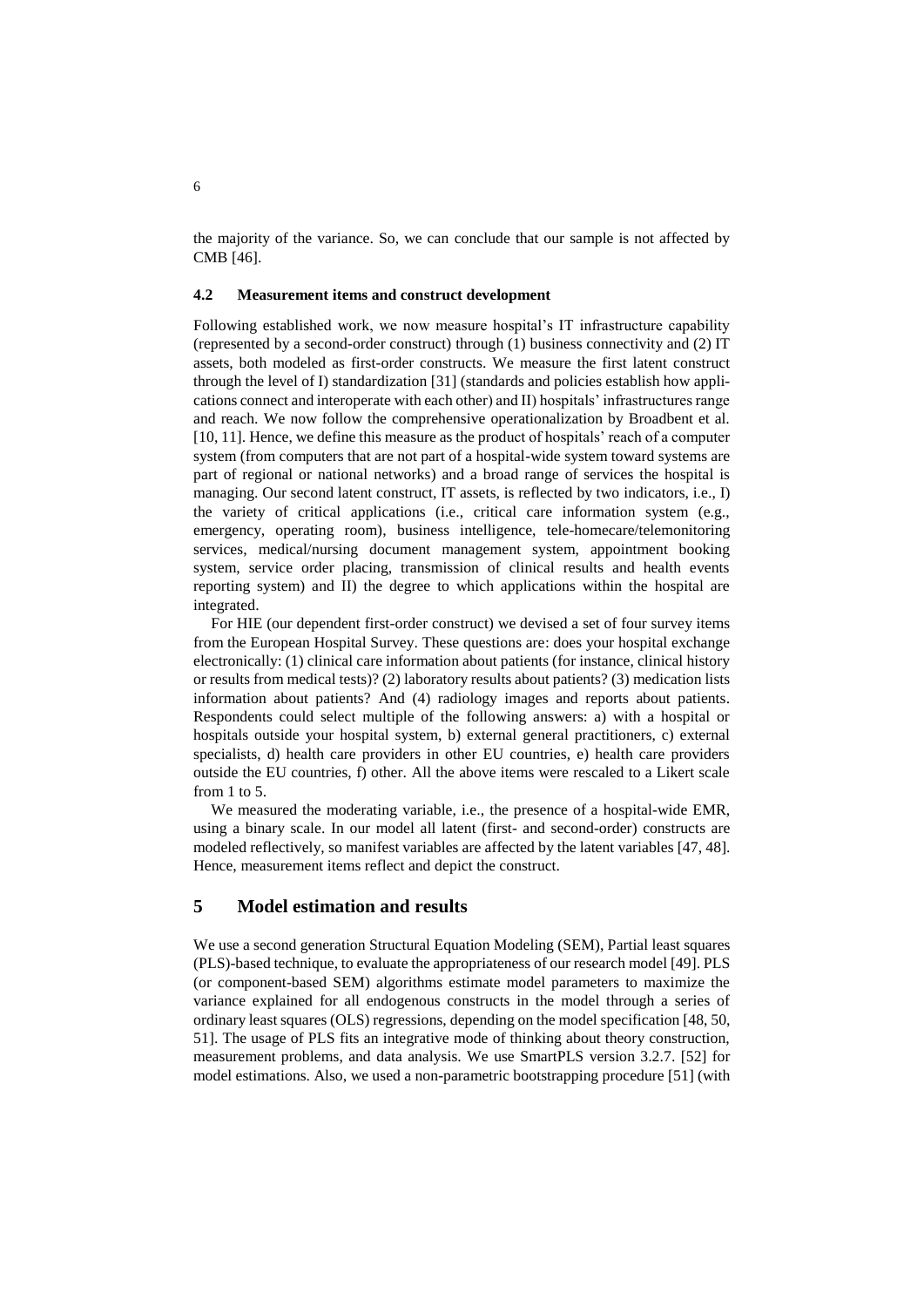500 replications) to compute the significance levels of the regression coefficients. Our sample of 1155 responses exceeds all minimum requirements concerning the measurement and structural model.

## **5.1 Analyses of the measurement model**

We subjected our first-order constructs to internal consistency reliability, convergent validity, and discriminant validity tests through SmartPLS [52] to assess the psychometric model properties. Hence, we computed the composite reliability  $(CR)^3$  values for each construct and established that their values were above the threshold of 0.70. Table 1 shows that all our CR values are above the threshold. We also assessed the obtained construct-to-item loadings. Our model did not contain any indicators with a loading of less than 0.6. Next, we assessed convergent validity by examining if the average variance extracted (AVE) is above the generally accepted lower limit of 0.50. All our calculated AVE values exceed the minimum threshold value. In a subsequent step, we assessed discriminant validity. First, we assessed if the cross-loadings on other constructs are less than the outer loading on the associated construct. Second, we assessed the Fornell-Larcker criterion. In doing so, we investigated if the square root of the AVEs was substantially larger than the inter-construct correlations [47] (see entries in bold in Table 1 along the matrix diagonal). All square root values are higher than the shared variances of the constructs with other constructs in the model. We found further evidence of discriminant validity by using the relatively new heterotrait-monotrait (HTMT) ratio of correlations approach by Henseler, Ringle, & Sarstedt [53].

| 1. Business connectivity       | 0.759 |       |       |
|--------------------------------|-------|-------|-------|
| 2. IT assets                   | 0.353 | 0.848 |       |
| 3. Health information exchange | 0.263 | 0.413 | 0.806 |
| <b>AVE</b>                     | 0.577 | 0.720 | 0.649 |
| Composite reliability          | 0.731 | 0.837 | 0.880 |

**Table 1.** Assessment of reliability, convergent and discriminant validity of reflective constructs

PLS calculates this ratio based on the mean of the correlations of indicators across constructs measuring different constructs, relative to the average correlations of indicators within the same construct. All values are well below the upper bound (HTMT ratio value  $\leq 0.90$ ).

#### **5.2 Analyses of the structural model**

 $\overline{a}$ 

To test our two hypotheses, we estimated the structural model using the PLS algorithm and an additional non-parametric multi-group analysis (PLS-MGA) [54]. In these analyses, we mainly investigated the significance and association of each hypothesized

<sup>&</sup>lt;sup>3</sup> Composite reliability is similar to Cronbach's alpha without the assumption of the equal weighting of variables.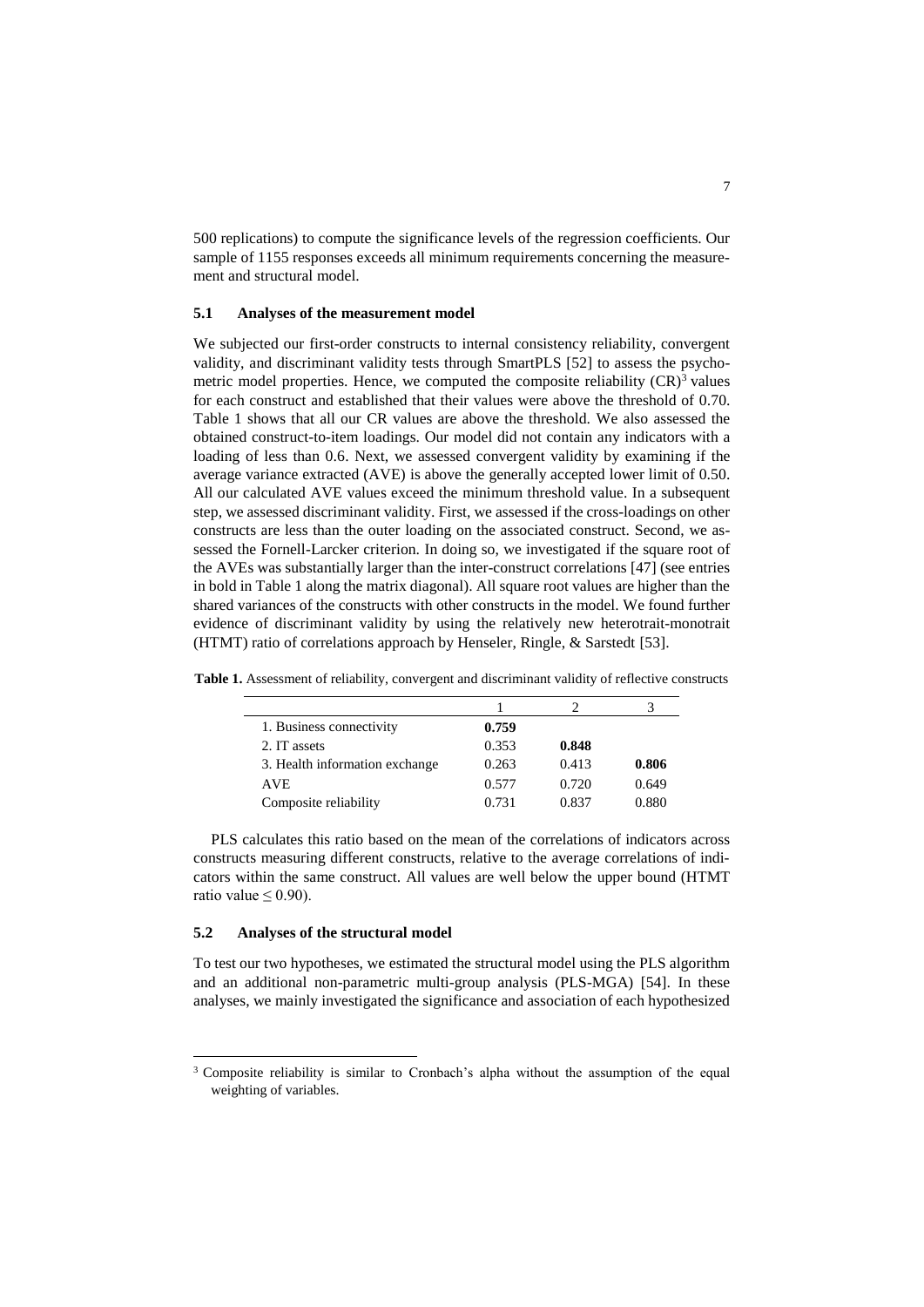path and the coefficient of determination  $(R^2)$ ; a measure of the model's predictive power.

Results show that hospital's IT infrastructure significantly influences HIE ( $\beta$  = 0.428;  $t = 15.815$ ;  $p < 0.0001$ ), thereby confirming our first hypothesis. The model shows a substantial coefficient of determination,  $R^2 = 0.181$ . During the structural analyses we controlled our model for 'size' (amount of beds), 'hospital type' (private or public) and 'IT budget' all showing non-significant effects. For our second hypothesis, we employ a regression-based approach to test the effects of categorical moderating variables [55]. Therefore, we divided our dataset into two separate groups following [49], i.e.,  $(1)$   $N = 843$  (hospital-wide EMR shared by all clinical service departments) and (2)  $N = 312$  (multiple local/departmental EMRs) and statistically assessed the difference between the same parameter estimates but for the two distinct groups [54]. We employed the PLS-MGA algorithm in SmartPLS to execute this particular analysis. Outcomes show a statistically significant difference  $(p = 0.028)^4$  between the assessed groups. The results for the separate path model analyses are as follows. Group 1 ( $\beta$  = 0.459,  $t = 8.460$ ,  $p < 0.001$ ) shows a significantly higher path coefficient than this particular estimate in group 2 ( $\beta$  = 0.333,  $t$  = 8.460,  $p$  < 0.001). As we expected, the model run for group 1 explains 21.5% of the variance for HIE. More so, the model's inner model for group two has an  $R^2 = 0.118$ . These outcomes, thereby confirm our second hypothesis.

### **6 Discussion, conclusions, and limitations**

Drawing on the RBV, this study empirically examined the degree to which an IT infrastructure capability drives HIE within hospitals. For this, we used data from a large-scale cross-sectional survey, distributed by the European Commission. We argued that hospitals that are equipped with a state-of-the-art IT infrastructure capability would display enhanced levels of HIE. Moreover, we corroborated that this effect would be even stronger for a hospital that uses an EMR with enterprise-wide reach. We found support for our hypotheses and thus our essential claims through the use of various PLS model estimations and analyses. Therefore, hospitals' IT infrastructure capability has great potential to improve HIE operations within the hospital. It, now, also goes without saying that hospitals can leverage their HIE potential by providing an enterprise-wide reach for EMRs.

Like all research, our research is constrained by some limitations. Hence, the outcomes need to be interpreted with caution. First, we only included IT infrastructure capability as an antecedent in our research model. Driven by other IS studies [13, 14, 21, 56], it likely the case that other capabilities, organizational aspects, and condition factors influence HIE in practice. Second, we did not compare groups (and types) of hospitals across countries. Such an analysis would contribute to the generalizability of our findings. Finally, we did not investigate the specific subgroups in detail.

To conclude, our study contributes to the literature by unfolding specific conditions under which hospitals can leverage their IT resources and capabilities to enhance levels

 $\overline{a}$ 

<sup>4</sup>At the 5% probability of error level.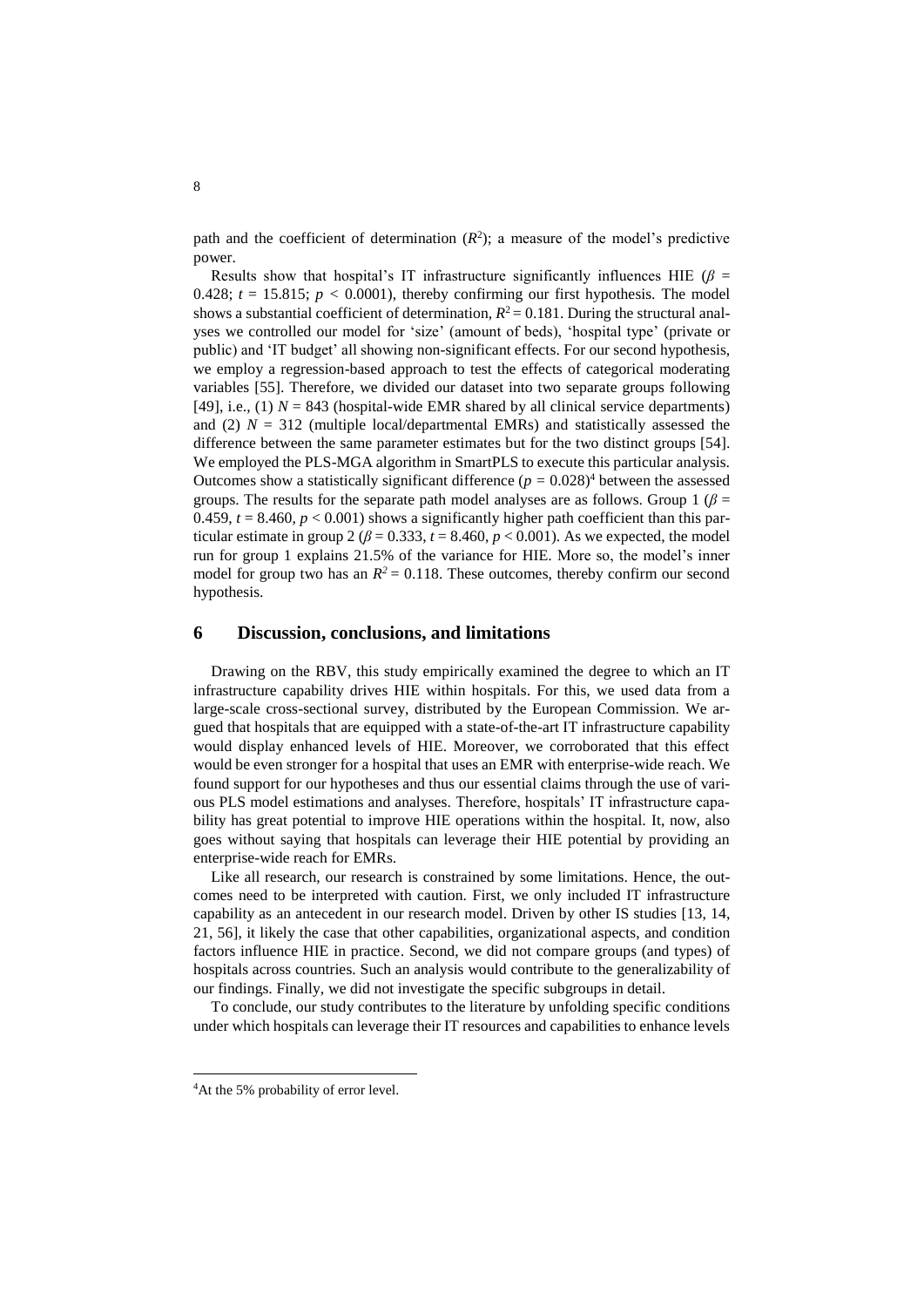of patient and health information exchange within the hospital and beyond its boundaries. Outcomes of this research are likewise relevant for practitioners as these outcomes can help decision-makers in the process of efficiently allocating IT resources, mature their IT infrastructure, and make purposeful IT investments.

## **References**

- 1. Buntin, M.B., et al., *The benefits of health information technology: a review of the recent literature shows predominantly positive results.* Health affairs, 2011. **30**(3): p. 464-471.
- 2. Kohli, R. and S.S.-L. Tan, *Electronic health records: how can IS researchers contribute to transforming healthcare?* Mis Quarterly, 2016. **40**(3): p. 553- 573.
- 3. Sheikh, A., H.S. Sood, and D.W. Bates, *Leveraging health information technology to achieve the "triple aim" of healthcare reform.* Journal of the American Medical Informatics Association, 2015. **22**(4): p. 849-856.
- 4. Hendrikx, H., et al., *Expectations and attitudes in eHealth: A survey among patients of Dutch private healthcare organizations.* International Journal of Healthcare Management, 2013. **6**(4): p. 263-268.
- 5. Van de Wetering, R., J. Versendaal, and P. Walraven. *Examining the relationship between a hospital's IT infrastructure capability and digital capabilities: a resource-based perspective*, in the Proceedings of the *Twentyfourth Americas Conference on Information Systems (AMCIS)*. 2018. New Orleans: AIS.
- 6. Van de Wetering, R. and J. Versendaal. *How a flexible collaboration infrastructure impacts healthcare information exchange*, in the Proceedings of the *31th Bled eConference Digital Transformation – Meeting the Challenges*. 2018. Bled, Slovenia.
- 7. Walker, J., et al., *The value of health care information exchange and interoperability.* Health affairs, 2005. **24**: p. W5.
- 8. Hersh, W.R., et al., *Outcomes from health information exchange: systematic review and future research needs.* JMIR medical informatics, 2015. **3**(4).
- 9. Vest, J.R., et al., *Challenges, alternatives, and paths to sustainability for health information exchange efforts.* Journal of Medical Systems, 2013. **37**(6): p. 9987.
- 10. Broadbent, M., P. Weill, and B.-S. Neo, *Strategic context and patterns of IT infrastructure capability.* The Journal of Strategic Information Systems, 1999. **8**(2): p. 157-187.
- 11. Weill, P., M. Subramani, and M. Broadbent, *Building IT infrastructure for strategic agility.* MIT Sloan Management Review, 2002. **44**(1): p. 57.
- 12. Mikalef, P., A. Pateli, and R. van de Wetering, *IT flexibility and competitive performance: The mediating role of IT-enabled dynamic capabilities*, in the Proceedings of the *24th European Conference on Information Systems (ECIS)*. 2016.
- 13. Van de Wetering, R., P. Mikalef, and A. Pateli. *A strategic alignment model for IT flexibility and dynamic capabilities: toward an assessment tool*, in the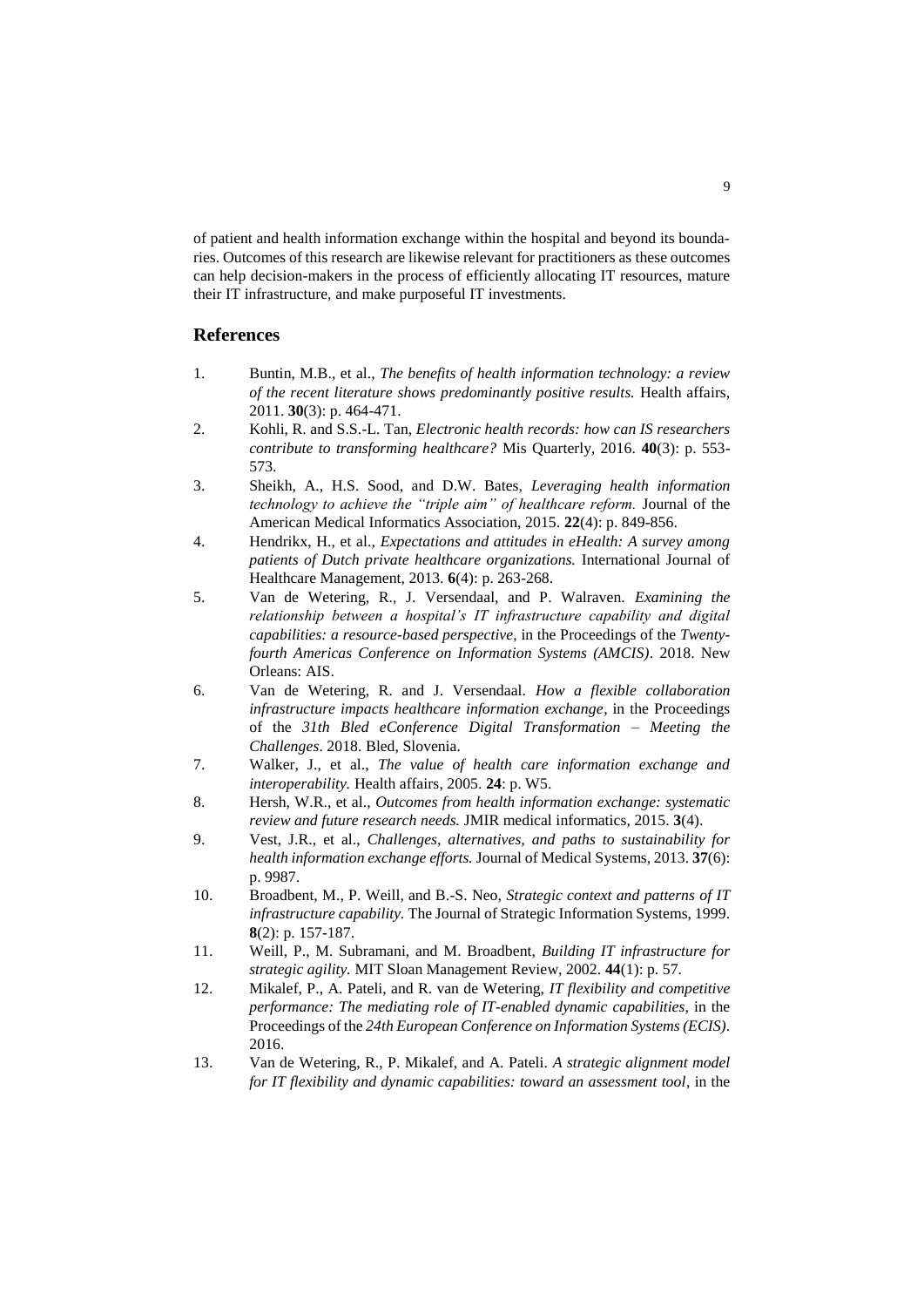Proceedings of the *Twenty-Fifth European Conference on Information Systems (ECIS)*. 2017. Guimarães, Portugal.

- 14. Van de Wetering, R., P. Mikalef, and R. Helms, *Driving organizational sustainability-oriented innovation capabilities: a complex adaptive systems perspective.* Current Opinion in Environmental Sustainability, 2017. **28**: p. 71- 79.
- 15. Henderson, J.C. and N. Venkatraman, *Strategic alignment: leveraging information technology for transforming organisations.* IBM Systems Journal, 1993. **32**(1): p. 4–16.
- 16. Melville, N., K. Kraemer, and V. Gurbaxani, *Review: Information technology and organizational performance: An integrative model of IT business value.* MIS quarterly, 2004. **28**(2): p. 283-322.
- 17. Wade, M. and J. Hulland, *Review: The resource-based view and information systems research: Review, extension, and suggestions for future research.* MIS quarterly, 2004. **28**(1): p. 107-142.
- 18. El Sawy, O.A. and P.A. Pavlou, *IT-enabled business capabilities for turbulent environments.* MIS Quarterly Executive (2008), 2008. **7**(3): p. 139-150.
- 19. Barney, J., *Firm resources and sustained competitive advantage.* Journal of management, 1991. **17**(1): p. 99-120.
- 20. Wernerfelt, B., *A resource-based view of the firm.* Strategic Management Journal, 1984. **5**(2): p. 171–180.
- 21. Bharadwaj, A.S., *A resource-based perspective on information technology capability and firm performance: an empirical investigation.* MIS quarterly, 2000: p. 169-196.
- 22. Siegel, E.L. and B. Reiner, *Filmless radiology at the Baltimore VA Medical Center: a 9 year retrospective.* Computerized Medical Imaging and Graphics, 2003. **27**: p. 101–109.
- 23. Van de Wetering, R. and R.S. Batenburg, *A PACS maturity model: a systematic meta-analytic review on maturation and evolvability of PACS in the hospital enterprise.* International Journal of Medical Informatics, 2009. **78**(2): p. 127–140.
- 24. Evans, D.C., W.P. Nichol, and J.B. Perlin, *Effect of the implementation of an enterprise-wide Electronic Health Record on productivity in the Veterans Health Administration.* Health Economics, Policy and Law, 2006. **1**(2): p. 163-169.
- 25. Carvalho, J.V., et al., *A Maturity model for hospital information systems.* Journal of Business Research, 2017.
- 26. Sambamurthy, V., A. Bharadwaj, and V. Grover, *Shaping agility through digital options: Reconceptualizing the role of information technology in contemporary firms.* MIS quarterly, 2003: p. 237-263.
- 27. Gordon, S.R. and M. Tarafdar, *How do a company's information technology competences influence its ability to innovate?* Journal of Enterprise Information Management, 2007. **20**(3): p. 271-290.
- 28. Kohli, R. and V. Grover, *Business value of IT: An essay on expanding research directions to keep up with the times.* Journal of the association for information systems, 2008. **9**(1): p. 23.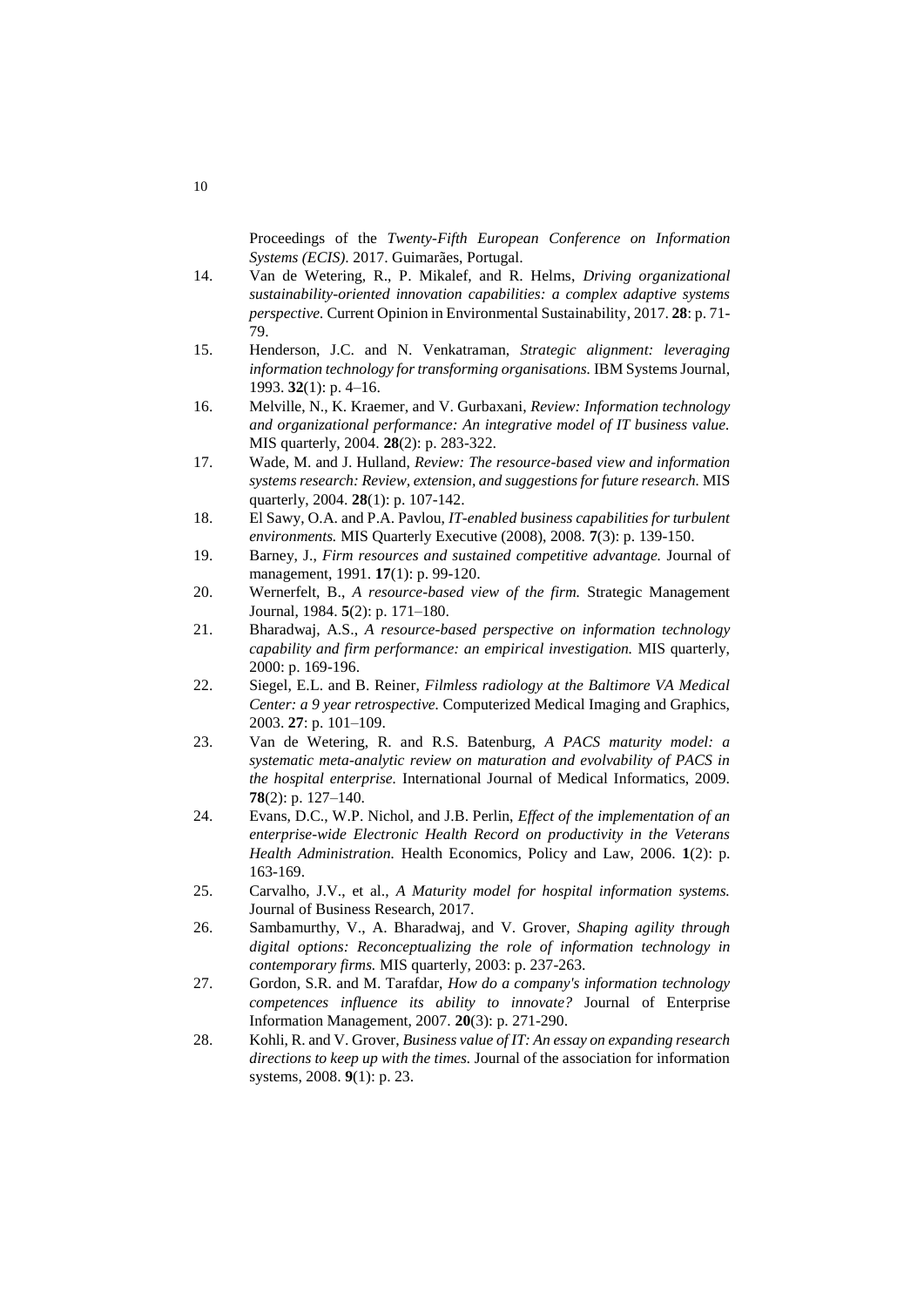- 29. Weill, P. and M. Vitale, *What IT infrastructure capabilities are needed to implement e-business models?* Mis Quarterly, 2002. **1**(1): p. 17.
- 30. Duncan, N.B., *Capturing flexibility of information technology infrastructure: A study of resource characteristics and their measure.* Journal of Management Information Systems, 1995: p. 37-57.
- 31. Weill, P. and J. Ross, *A matrixed approach to designing IT governance.* MIT Sloan Management Review, 2005. **46**(2): p. 26.
- 32. Broadbent, M. and P. Weill, *Management by maxim: how business and IT managers can create IT infrastructures.* MIT Sloan Management Review, 1997. **38**(3): p. 77.
- 33. Konsynski, B.R. and F.W. McFarlan, *Information partnerships--shared data, shared scale.* Harvard Business Review, 1990. **68**(5): p. 114-120.
- 34. Lotfi, Z., et al., *Information sharing in supply chain management.* Procedia Technology, 2013. **11**: p. 298-304.
- 35. Bagheri, S., et al., *Classification framework of knowledge transfer issues across value networks.* Procedia CIRP, 2016. **47**: p. 382-387.
- 36. Patel, V., et al., *Physicians' potential use and preferences related to health information exchange.* International journal of medical informatics, 2011. **80**(3): p. 171-180.
- 37. Overby, E., A. Bharadwaj, and V. Sambamurthy, *Enterprise agility and the enabling role of information technology.* European Journal of Information Systems, 2006. **15**(2): p. 120-131.
- 38. Ross, J.W., C.M. Beath, and D.L. Goodhue, *Develop long-term competitiveness through IT assets.* Sloan management review, 1996. **38**(1): p. 31.
- 39. Jaana, M., M.M. Ward, and J.A. Bahensky, *EMRs and clinical IS implementation in hospitals: a statewide survey.* The Journal of Rural Health, 2012. **28**(1): p. 34-43.
- 40. Sittig, D.F., D. Gonzalez, and H. Singh, *Contingency planning for electronic health record-based care continuity: a survey of recommended practices.* International journal of medical informatics, 2014. **83**(11): p. 797-804.
- 41. DesRoches, C.M., et al., *Adoption of electronic health records grows rapidly, but fewer than half of US hospitals had at least a basic system in 2012.* Health Affairs, 2013: p. 10.1377/hlthaff. 2013.0308.
- 42. Park, S.Y., S.Y. Lee, and Y. Chen, *The effects of EMR deployment on doctors' work practices: A qualitative study in the emergency department of a teaching hospital.* International journal of medical informatics, 2012. **81**(3): p. 204-217.
- 43. Boonstra, A. and M. Broekhuis, *Barriers to the acceptance of electronic medical records by physicians from systematic review to taxonomy and interventions.* BMC health services research, 2010. **10**(1): p. 231.
- 44. Zhou, L., et al., *The relationship between electronic health record use and quality of care over time.* Journal of the American Medical Informatics Association, 2009. **16**(4): p. 457-464.
- 45. Häyrinen, K., K. Saranto, and P. Nykänen, *Definition, structure, content, use and impacts of electronic health records: a review of the research literature.* International journal of medical informatics, 2008. **77**(5): p. 291-304.